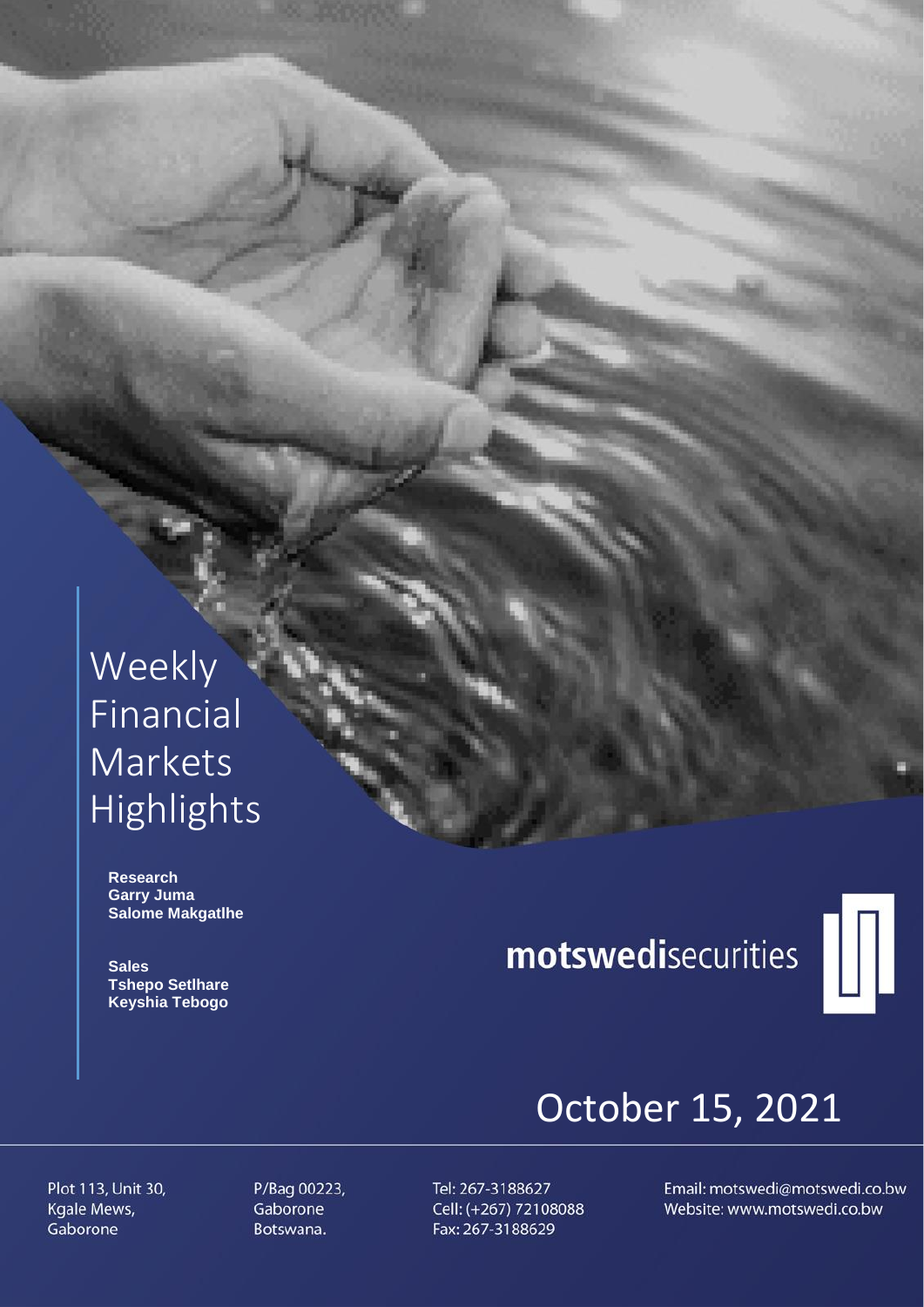motswedisecuritie

A member of the Botswana Stock Exchange

#### **1.0 Local Equity…**

The market opened the week by trading the largest single transaction ever traded in the entire history of the Botswana Stock Exchange (BSE). At over BWP1bn, or BWP1,070,845,563.06 to be exact, this translated to just over US\$95mn. This transaction marked the official change of majority share ownership of BancABC Botswana from Atlas Mara Limited to Access Bank Plc. Now that the formal trade of shares has occurred, we expect that the name change approved by shareholders at the September 2021 EGM, will be coming into effect in the next few weeks. Meanwhile, the bank's rebranding strategy is expected to be completed by the close of the fourth quarter of 2021.

Letshego took charge of the liquidity in the week, as the stock rallied on, advancing 1.7% extending its lead of the gainers to 69.4%. Demand for Letshego remains quite high in the market, which is the main driver of the stock's climb in the last few months. Letshego currently has an outstanding interim dividend of 7.30 thebe (gross) that investors are also aiming to qualify for before the ex-dividend date of 03 November 2021.

BTCL noted its second week of gains on the BSE, as demand for the stock drove its price to P0.71/share. Appetite appears to have returned for BTCL, with investors finding appeal in the stock's low valuation. The stock, however, has a long way to go to recover its losses for the year, which by the week's end had shrank to negative 13.4%.

(DCTRI) up 0.62%. Movements in the DCI are wholly  $\frac{2}{2}$ There were a myriad of other price movers noted in the week, of which at the end, resulted in the Domestic Company Index (DCI) climbing 0.13% while the Domestic Company Total Returns Index

dependent on the movement in market capitalisation on the Domestic Board, and therefore move when the share price movements occur. Meanwhile, the movements of the DCTRI benefit from both, the movement in market capitalisation on the Domestic Board as well as dividends declared in that Board. As is such, the DCTRI was additionally supported by Absa and Engen, going ex-dividend in the week. By the close of the week, the DCI carried a growth for the year of 0.59%, while the DCTRI's growth was much higher at 8.79%. The Foreign Company Index was unmoved in the week, having registered no price movements, thus no change in market capitalisation, and therefore maintained its year to date growth at 0.10%.

### **DCI Close 6,920.03** Weekly Change  $(\%)$   $+0.13$ YTD Change  $(\%)$   $+0.59$ **FCI Close 1,548.83** Weekly Change (%) 0.00 YTD Change  $(\%)$   $+0.10$ **DCTRI Close 1.811.11** Weekly Change  $(\%)$   $|$   $+0.62$

#### **BSE Indices – Week ending 15 October 2021**

*Source: Motswedi Securities, BSE*

#### **Market Summary – Week ending 15 October 2021**

YTD Change  $(\%)$   $+8.79$ 

| No. of Shares Trading    | 587,680,871   |
|--------------------------|---------------|
| Turnover (BWP)           | 1,127,808,840 |
| Turnover (USD)*          | 100,374,987   |
| No. of stocks trading#   | 16            |
| No. of stocks advancing# | 6             |
| No. of stocks declining# | 1             |
| No. of stocks unchanged# |               |

*Source: Motswedi Securities, BSE \*US\$/BWP = 0.0890 # = Domestic Main Board*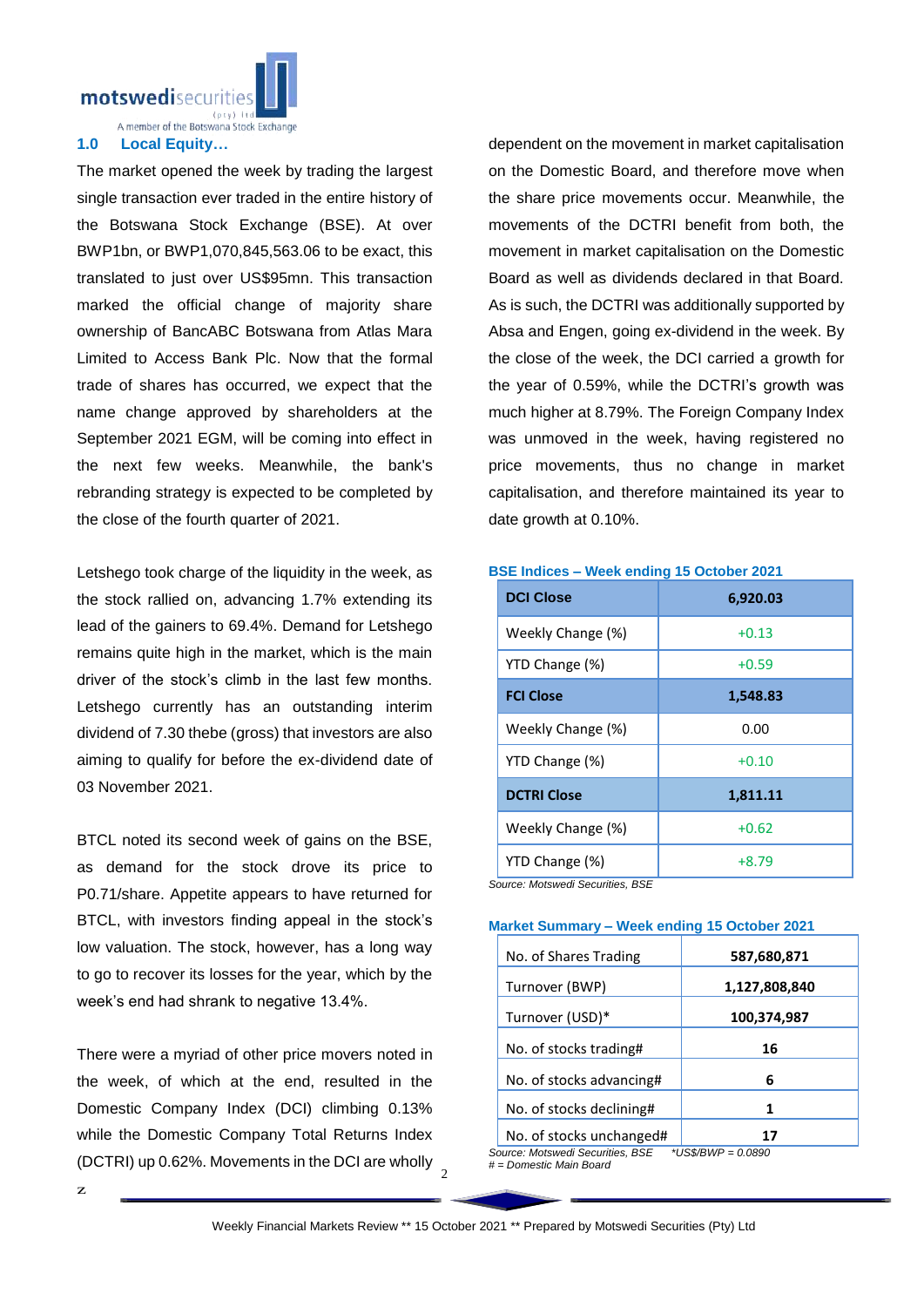

#### **BSE Weekly Price Movements**

| <b>COUNTER</b>         | <b>15 Oct</b><br>(t) | 08 Oct<br>(t) | Change<br>(%) | <b>YTD</b><br>$(\% )$ |
|------------------------|----------------------|---------------|---------------|-----------------------|
| <b>BTCL</b> 1          | 71                   | 69            | $+2.9$        | $-13.4$               |
| LETLOLE 1              | 245                  | 240           | $+2.1$        | $+7.0$                |
| LETSHEGO <sup>1</sup>  | 122                  | 120           | $+1.7$        | $+69.4$               |
| RDCP <sup>1</sup>      | 215                  | 212           | $+1.4$        | 0.0                   |
| ENGEN ↑                | 1035                 | 1030          | $+0.5$        | $+0.7$                |
| SECHABA 1              | 1665                 | 1660          | $+0.3$        | $-19.4$               |
| TURNSTAR ↓             | 180                  | 190           | $-5.3$        | $-28.0$               |
| BASBI* 1               | 7970                 | 7510          | $+6.1$        | $+6.1$                |
| NEWGOLD <sup>*</sup> 1 | 18600                | 18300         | $+1.6$        | $-3.0$                |
| BAMIB50*↓              | 610                  | 626           | $-2.6$        | $+1.7$                |

*Source: Motswedi Securities, BSE \* = Exchange Traded Fund*

#### **2.0 Company Announcements (on BSE X-News)**

**Banc ABC Botswana** advised its Shareholders as at 11 October 2021, that completion of the transaction has now taken place following conclusion of all regulatory approvals and customary conditions and that Access Bank PLC now holds 78.15% of the outstanding share capital of BancABC Botswana previously held by African Banking Holdings Limited (ABCH). Access Bank PLC (NSE: ACCESS) is a leading full-service commercial bank operating through a network of more than 600 branches and service outlets, spanning three continents, 12 countries and over 40 million customers which is more than the population of 82% of African countries. The Bank employs 28,000 thousand people in its operations in Nigeria, Sub-Saharan Africa and the United Kingdom, with representative offices in China, Lebanon, India and the UAE.

which combines a strong retail customer franchise 3 Listed on the Nigerian Stock Exchange since 1998, Access Bank is a diversified financial institution,

and digital platform with deep corporate banking expertise and proven risk management and capital management capabilities. The Bank services its various markets through five business segments: Personal, Business, Operations and IT, Commercial and Corporate & Investment Banking.

The Bank has over 900,000 shareholders, including several Nigerian and International Institutional Investors, and has enjoyed what is arguably Africa's most successful banking growth trajectory in the last 18 years. Following its merger with Diamond Bank in March 2019, Access Bank became one of Africa's largest retail banks by retail customer base.

As part of its continued growth strategy, Access Bank is focused on mainstreaming sustainable business practices into its operations. The Bank strives to deliver sustainable economic growth that is profitable, environmentally responsible, and socially relevant, helping customers to access more and achieve their dreams.

In 2020, Access Bank joined the list of top 500 most valuable banks in the world, displacing 3 other Nigerian banks to become number 14 out of 19 African banks that made the list of 500 in 2020. The Company is now working on the rebranding strategy to become Access Bank Botswana, which is expected to complete in the fourth quarter of 2021. Shareholders are accordingly so advised.

**Anglo American plc** announces that it has purchased 162,735 of its ordinary shares of US\$0.54945 each on Exchange (as defined in the Rules of the London Stock Exchange) from Goldman Sachs International as part of its buyback programme announced on 29 July 2021. This purchase was dated 07 October 2021.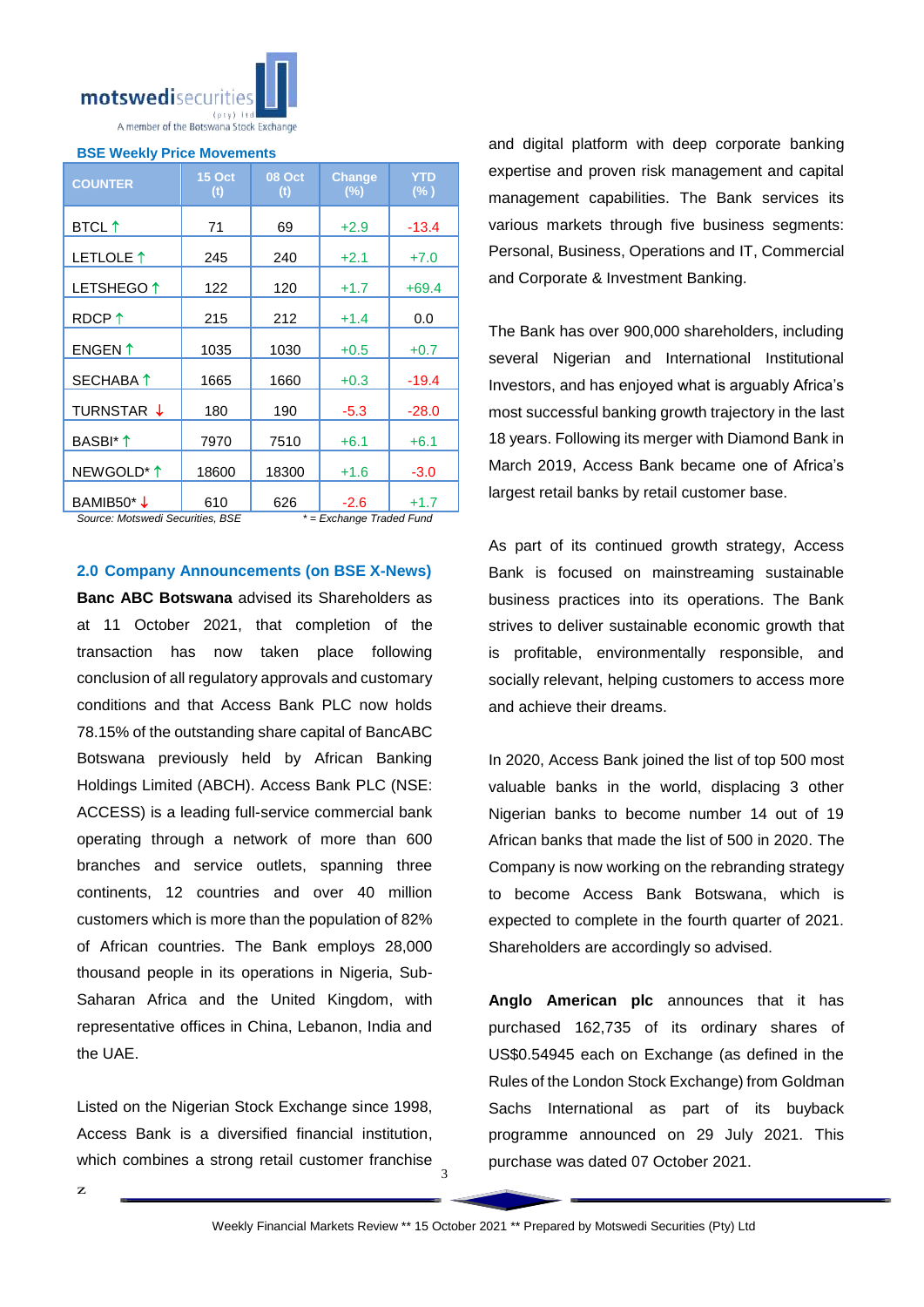

**Statistic Botswana** published the CPI figures for September 2021 in the week. The annual inflation rate stood at 8.4% in September 2021, down from the 8.8% recorded in August 2021. Driving the annual inflation in September 2021 was the Transport group at 4%, the Housing, Water, Electricity, Gas & Other Fuels at 1.5%, and the Food & Non-Alcoholic Beverages at 0.9%.

#### **3.0 Foreign Exchange…**

The US dollar stuttered in the week, as investors cashed in their profit following an ongoing rally that started mid-September. Driving the rally were investors betting that the US Federal Reserve would announce the start of the tapering of its asset buyback programme next month. Minutes from the Feds meeting last month, released this week, further confirmed that the stimulus tapering would likely begin by the middle of next month.

This was driven by an increase in demand, following the sharp drop caused by the COVID-19 pandemic in the prior year. The OPEC+ collective, have also decided not to increase output to match the increasing demand. Instead, OPEC+ are sticking to their plan to gradually increase output over the coming months as previously agreed by the members. The US Department of Energy also noted in the previous week that they do not have intentions of tapping into the country's reserves to cover any shortfall in supply. At the time of writing, Brent was trading at around US\$84.80 per barrel.

**Gold** prices were in line to close their best week in five months with a growth of about 1.22%, supported by the retreat in the US dollar and US Treasury yields. At the time of writing, gold was trading at around US\$1,778.57/oz. Silver and platinum were up for the week as well, with a growth of 2.47% and 2.20% respectively.

| <b>Currency</b>      | <b>15 Oct</b> | <b>08 Oct</b> | <b>Change</b><br>(%) | YTD<br>$(\%)$ |
|----------------------|---------------|---------------|----------------------|---------------|
| 四<br>US\$/BWP<br>$=$ | 0.0890        | 0.0885        | 0.56                 | $-5.42$       |
| ≋<br>ZAR/BWP         | 1.3150        | 1.3245        | $-0.72$              | $-1.09$       |
| Ю.<br>EUR/BWP        | 0.0767        | 0.0766        | 0.13                 | $-8.69$       |
| 즭뚡<br>GBP/BWP<br>$=$ | 0.0651        | 0.0651        | 0.00                 | $-9.33$       |
| ↑●<br>JPY/BW         | 10.1500       | 9.9000        | 2.53                 | $-0.78$       |
| CNH/BWP              | 0.5726        | 0.571         | 0.28                 | $-12.81$      |

#### **Domestic Exchange rates**

*Source: Bank of Botswana*

#### **4.0 Commodities…**

be moving faster that the energy being produced.  $_4$ **Oil** prices were set to close their sixth straight week of gains, supported by an anticipated supply deficit in the coming few months as a result of spiking gas and coal prices, making oil products more attractive. At these levels, Brent prices are at their highest levels since October 2018. Further supporting oil prices in the week is a global recovery that seems to